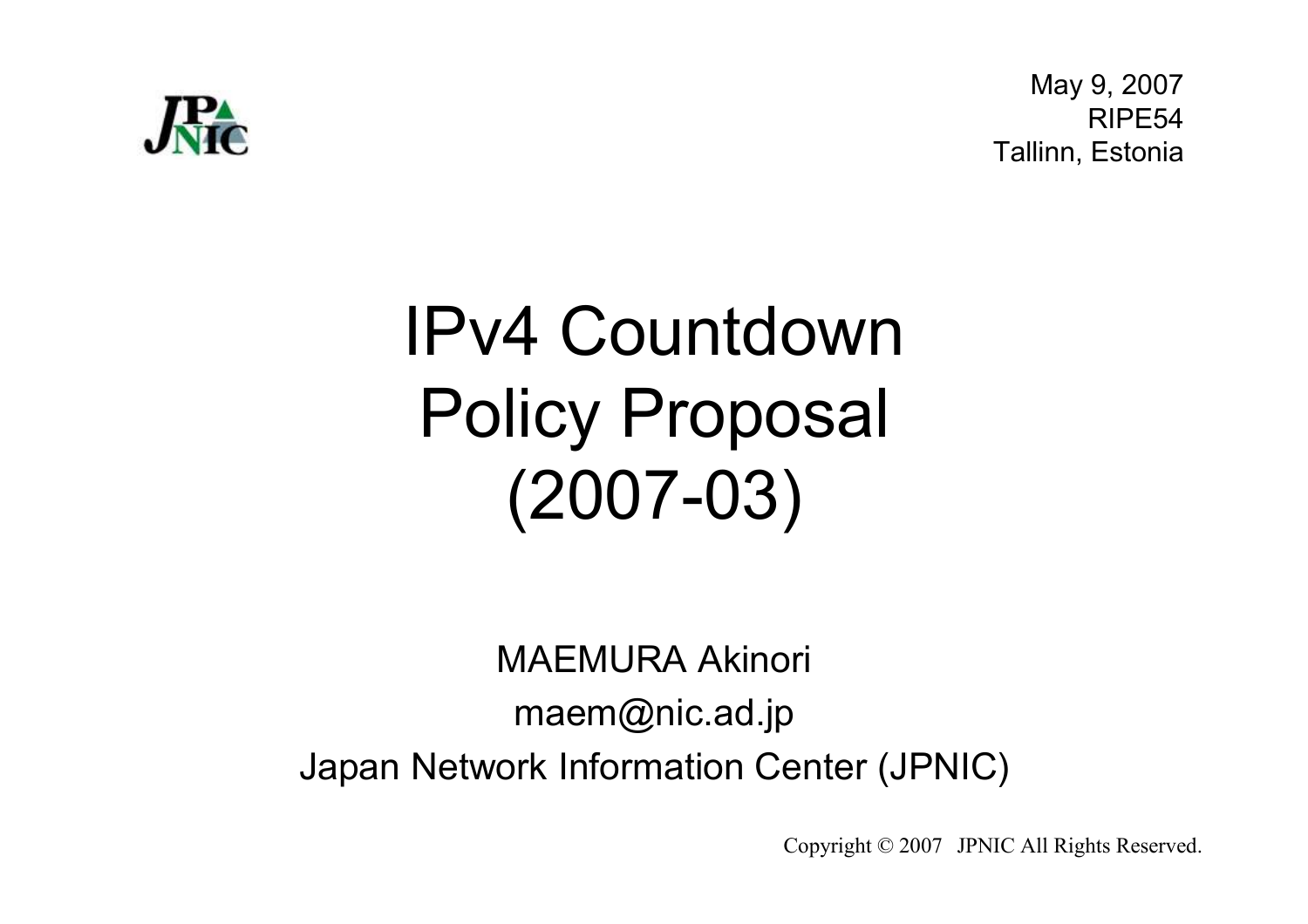

#### Introduction

- This proposal is :
	- –to respond in an orderly way to the upcoming<br>exhaustion of the ID:4 address space exhaustion of the IPv4 address space.
	- to ensure that LIRs can receive IPv4 address allocation until pre-determined date (T-date).
- This proposal does not :
	- intend to artificially drive up IPv4 addresses
	- promote IPv6

1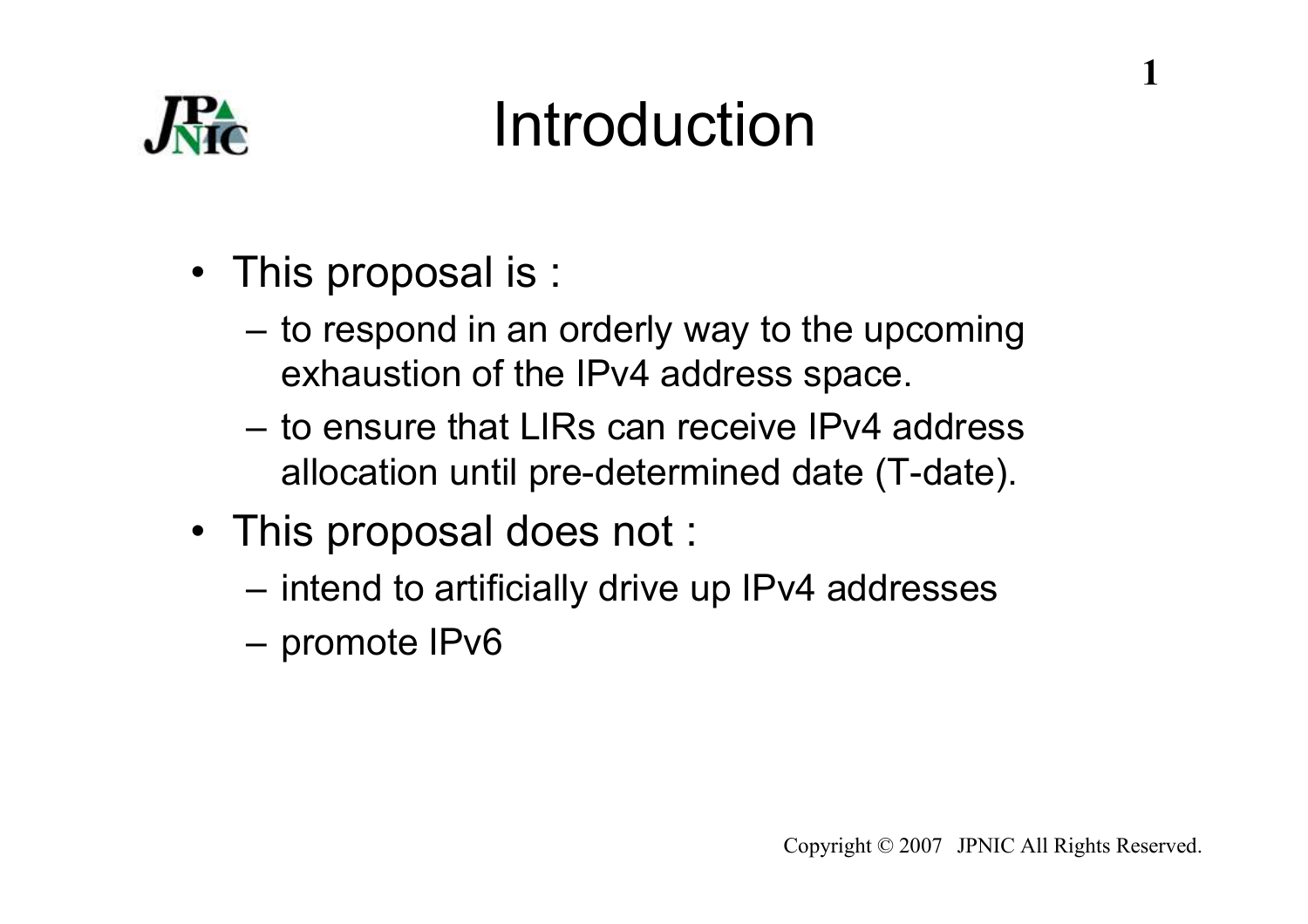#### $\mathbf{R}$ How much IPv4 address left?

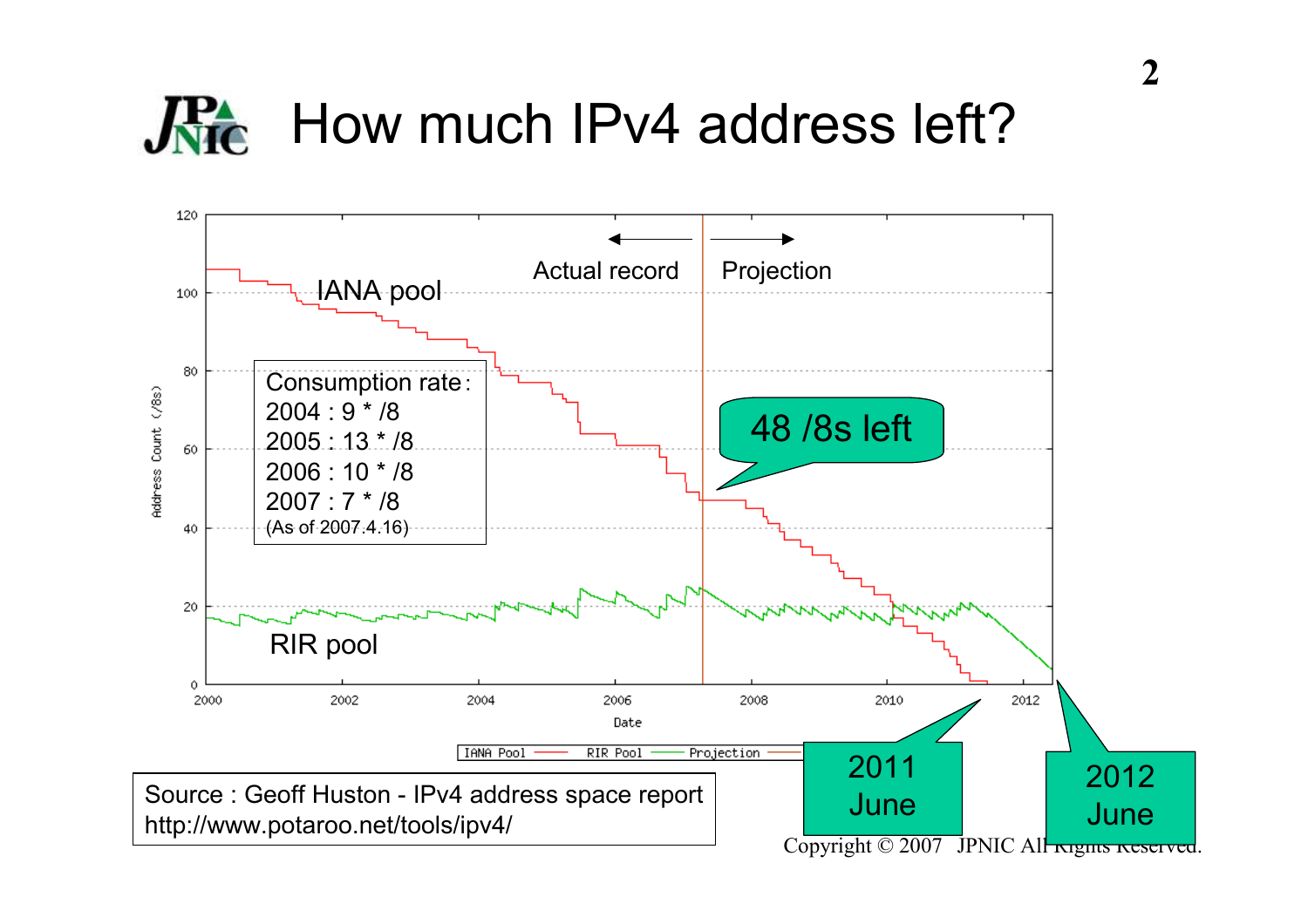

### Current Problems

- The final date of IPv4 allocations is<br>ambiqueus ambiguous
	- LIRs do not consider IPv4 address exhaustion as an imminent issue
	- They will face confusions such as re-addressing<br>their potwork or making subsequent requests at their network or making subsequent requests at the last minute in within a limited time (last minutes rush)
	- LIRs will be forced to build networks with a big<br>architectural change oither with biorarchical NA architectural change either with hierarchical NAT or with IPv6, or even with another solution in a very short timeframe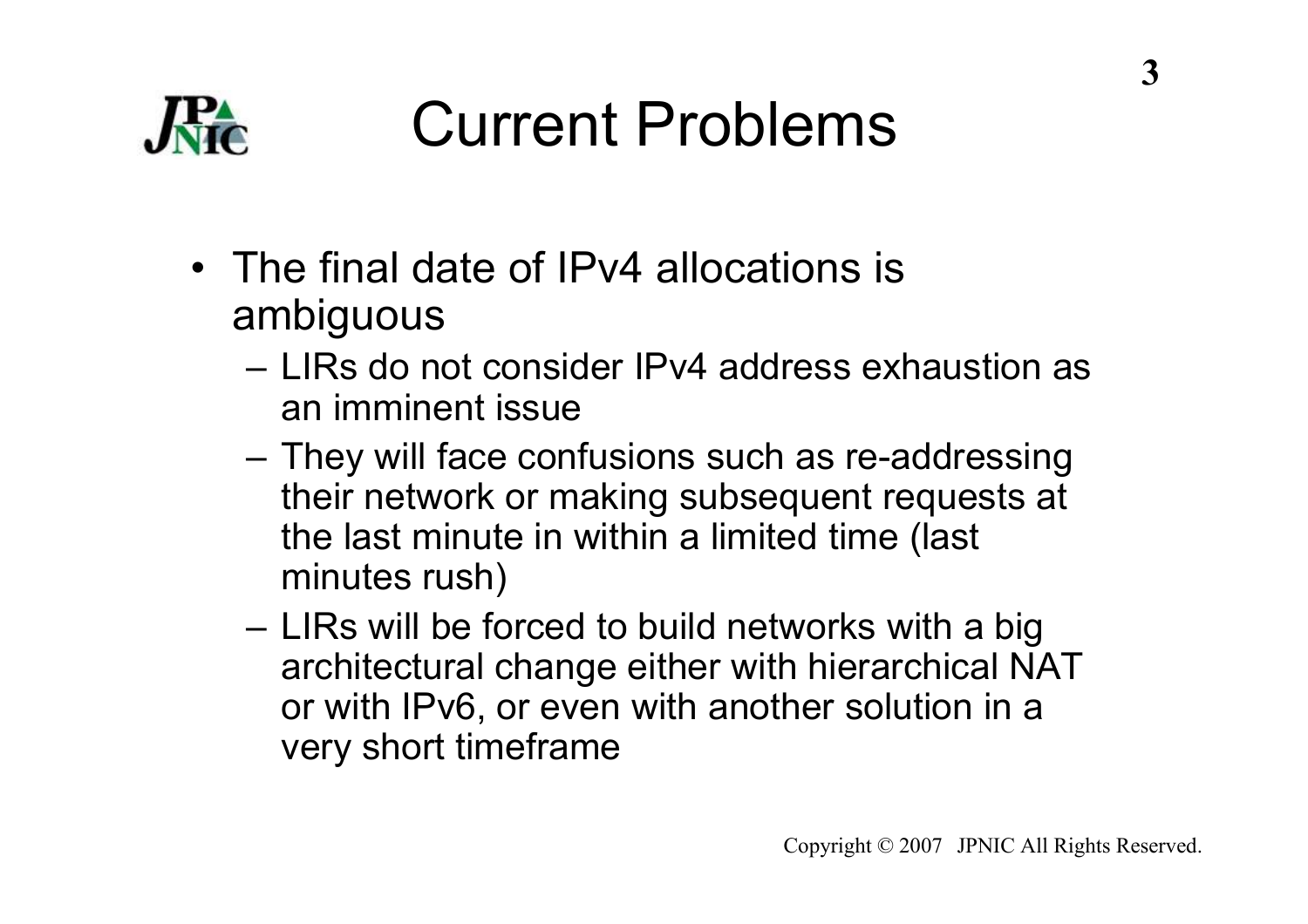

- 1. Global Synchronization
- 2. Set and announce the date when the IPv4 allocation is terminated
- 3. Not change the current address policy for the extension of IPv4 address lifetime
- 4. Separate discussions on "recycle"<br>issue issue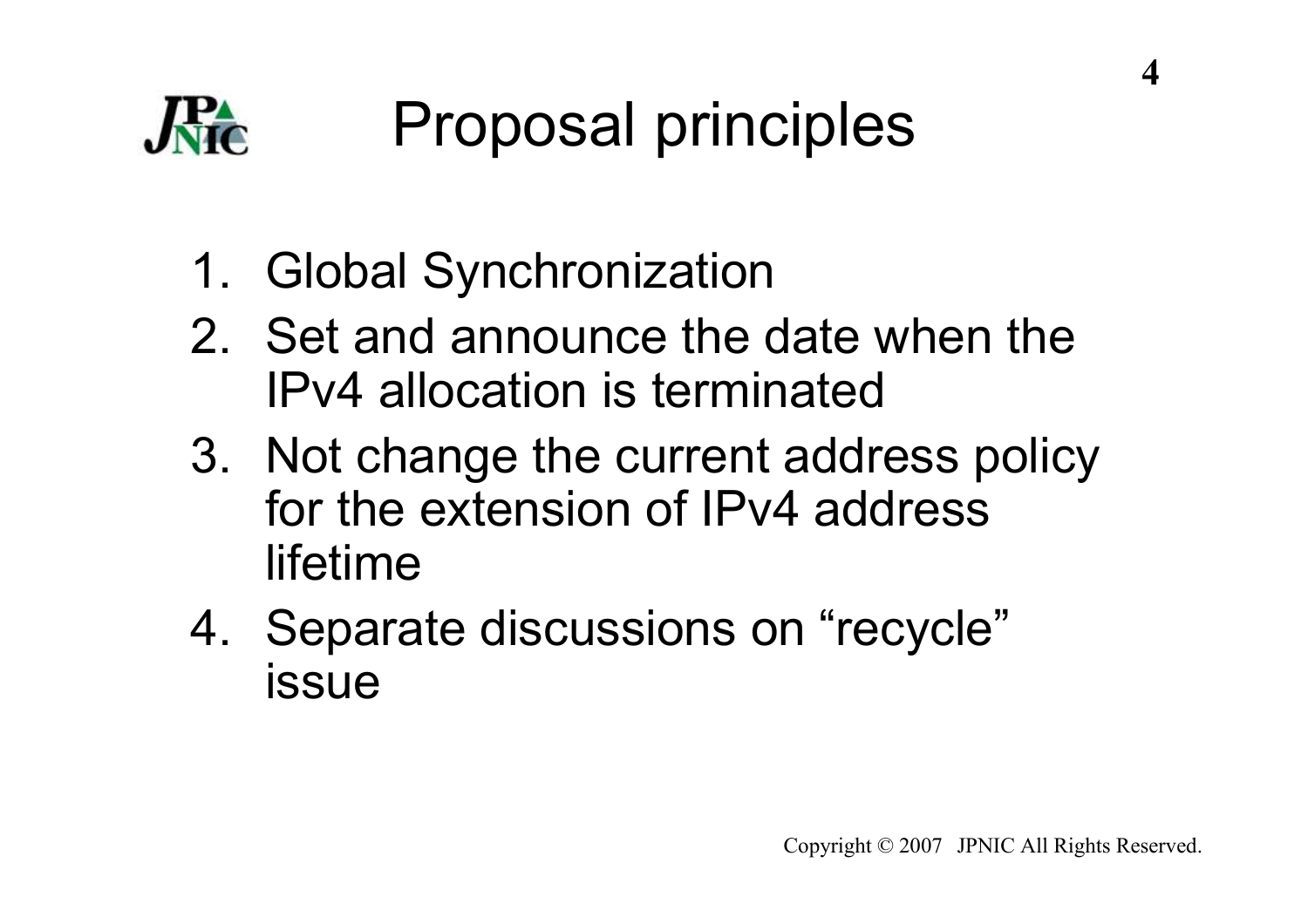## **RA** Proposal principles (cont.)

- 1. Global Synchronization
	- All 5 RIRs should proceed at the same time for<br>monsures on IPv4 address exhaustion measures on IPv4 address exhaustion
	- –Ensuring fairness across the regions
	- Prevent confusion such as an attempt to receive<br>allocations from an PIP outside their region allocations from an RIR outside their region
- 2. Set and announce the date when the IPv4 allocation is terminated
	- To ensure all LIRs/ISPs can receive IPv4 allocation until such date
	- Also, to give time to LIRs/ISPs to prepare for the<br>activate to configuration (Large scale NAT JBv6 network re-configuration (Large-scale-NAT, IPv6, or other technical solution)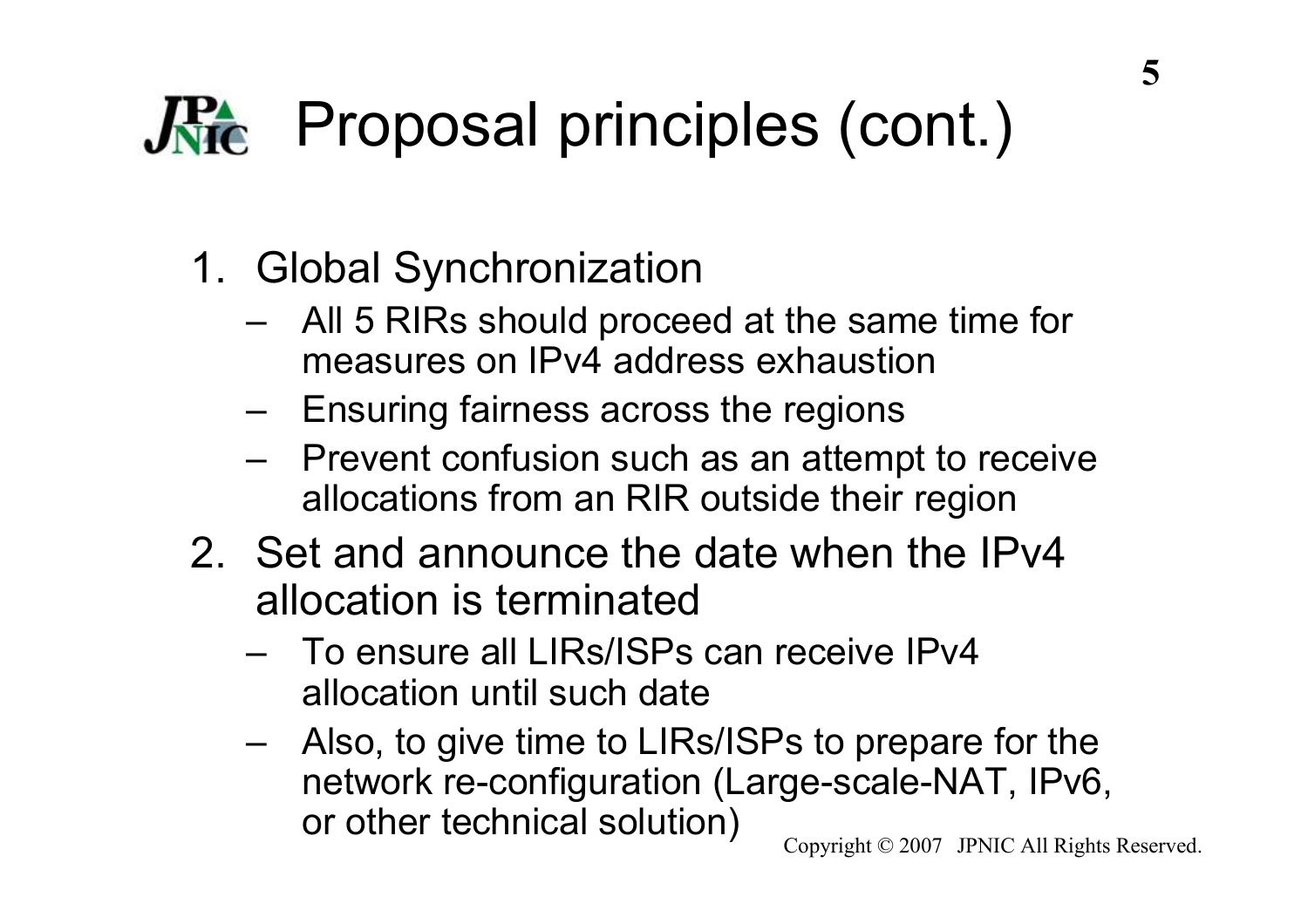## **Re** Proposal principles (cont.)

- 3. Not change the current address policy for the extension of IPv4 address lifetime
	- – Making large changes in the current policy towards conservation is difficult in reality
- 4. Separate discussions on "recycle" issue
	- Recovery of unused address space is very important and should be addressed, but should not be tied with this proposed policy

6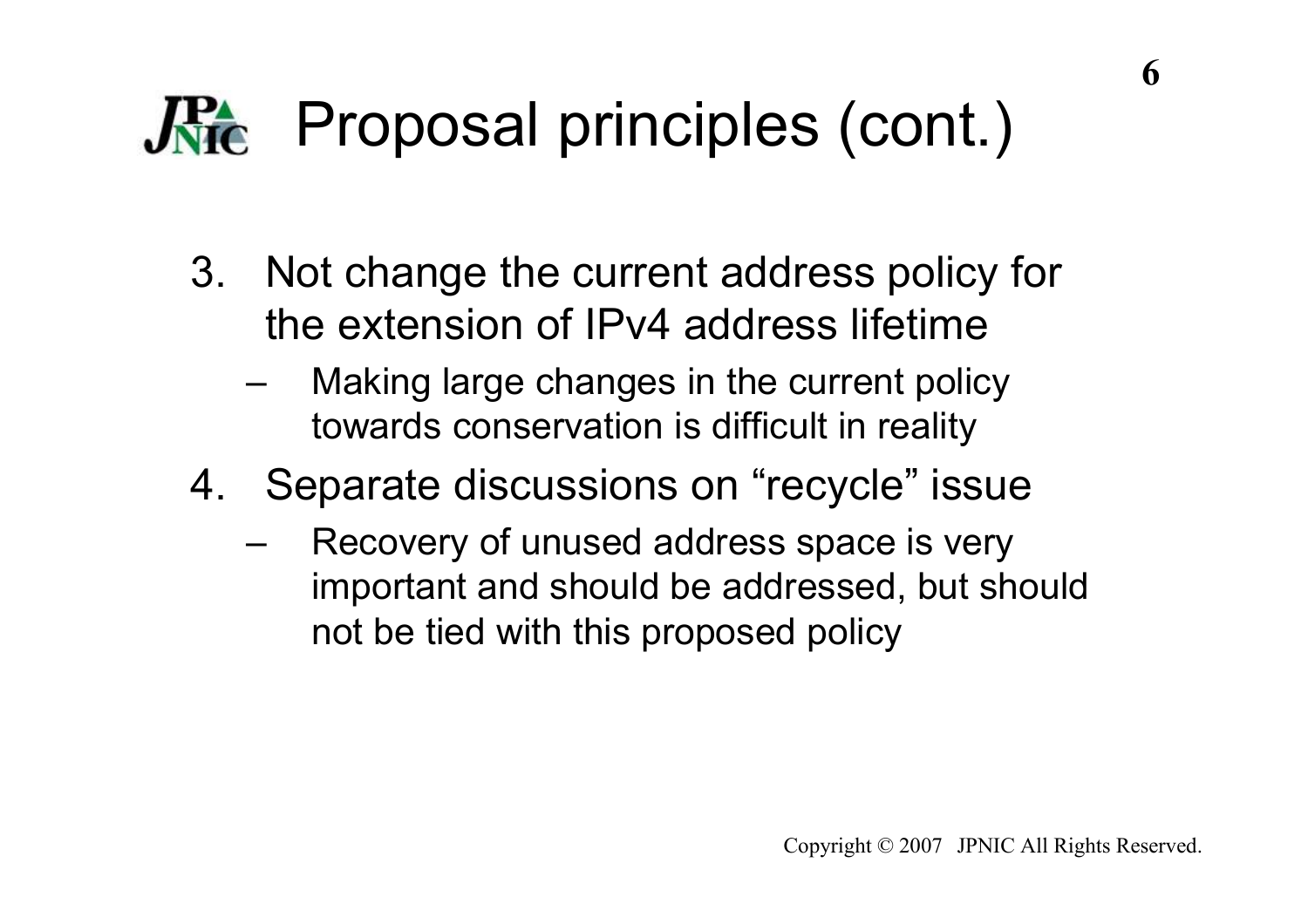## Details of the proposal

- Announce the day in which the IANA pool becomes <u>less than 30\*/8</u> (A-Date)
- •Terminate new allocation/assignment from RIR on the day (T-Date) exactly 2 years after A-Date

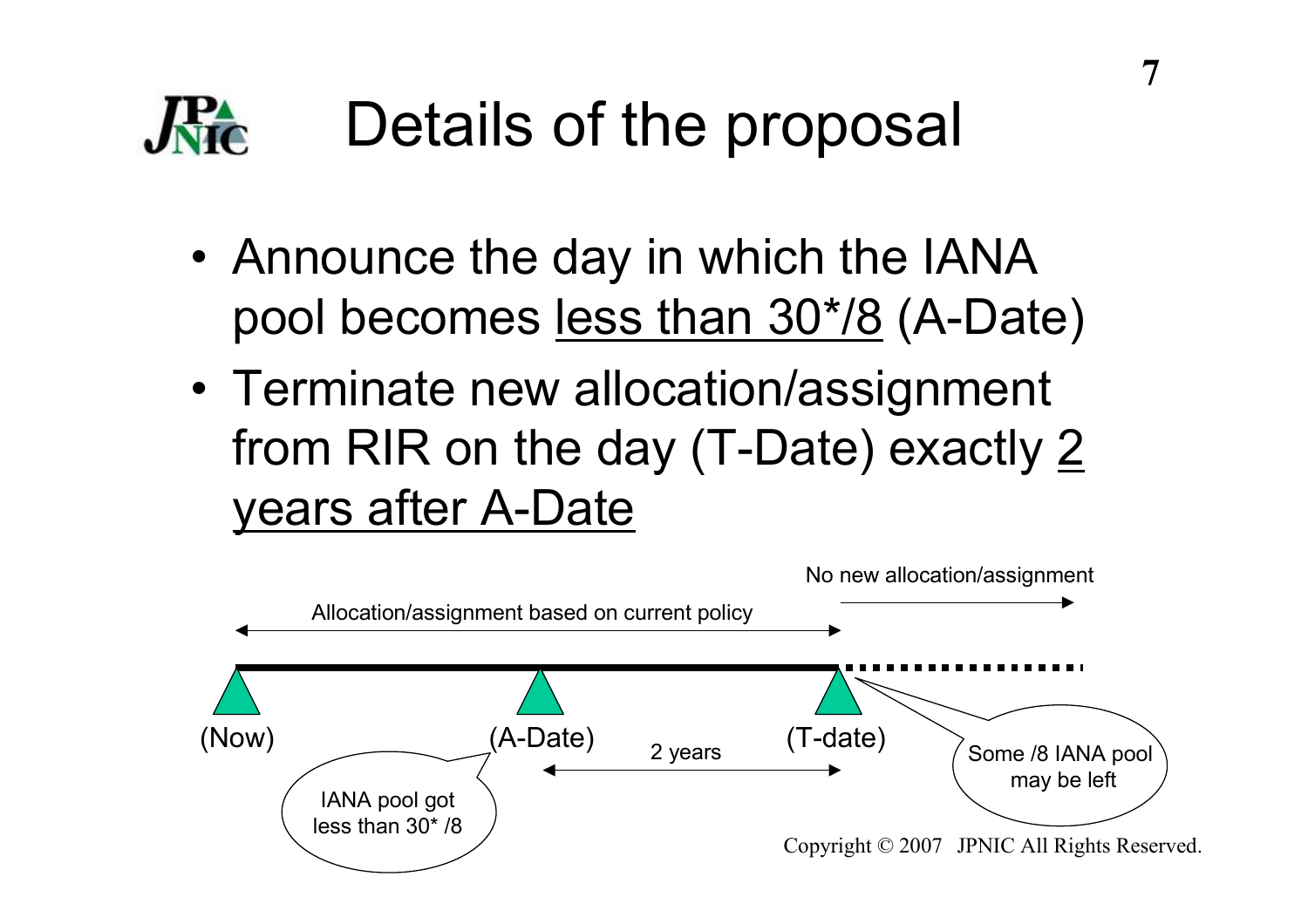

## Benefits

- •Final date of IPv4 allocation is clearly demonstrated well in advance (2 years)
	- LIRs and users can prepare for the exhaustion (subsequent allocation, renumbering, business plan, IPv6 etc.)
	- RIRs can make the last allocation and avoid causing feelings of unfairness among LIRs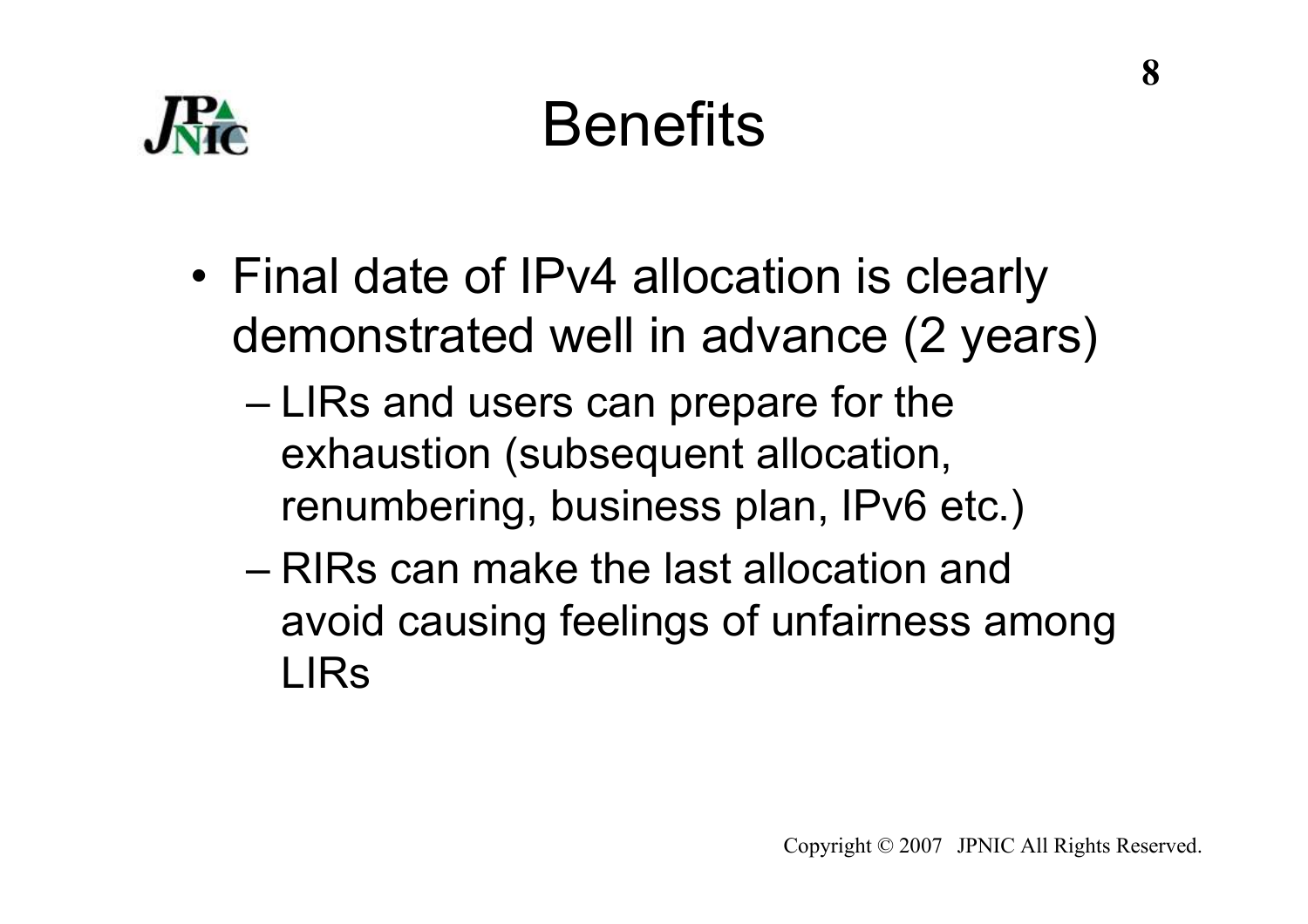

- • Consensus reached:
	- Global Synchronization
	- Not change the current address policy for the extension of IPv4 address lifetime
	- Separate discussions on "recycle" issue
- • Consensus NOT reached:
	- Set and announce the date when the IPv4 allocation is terminated
		- Back to ML for further discussion•

**9**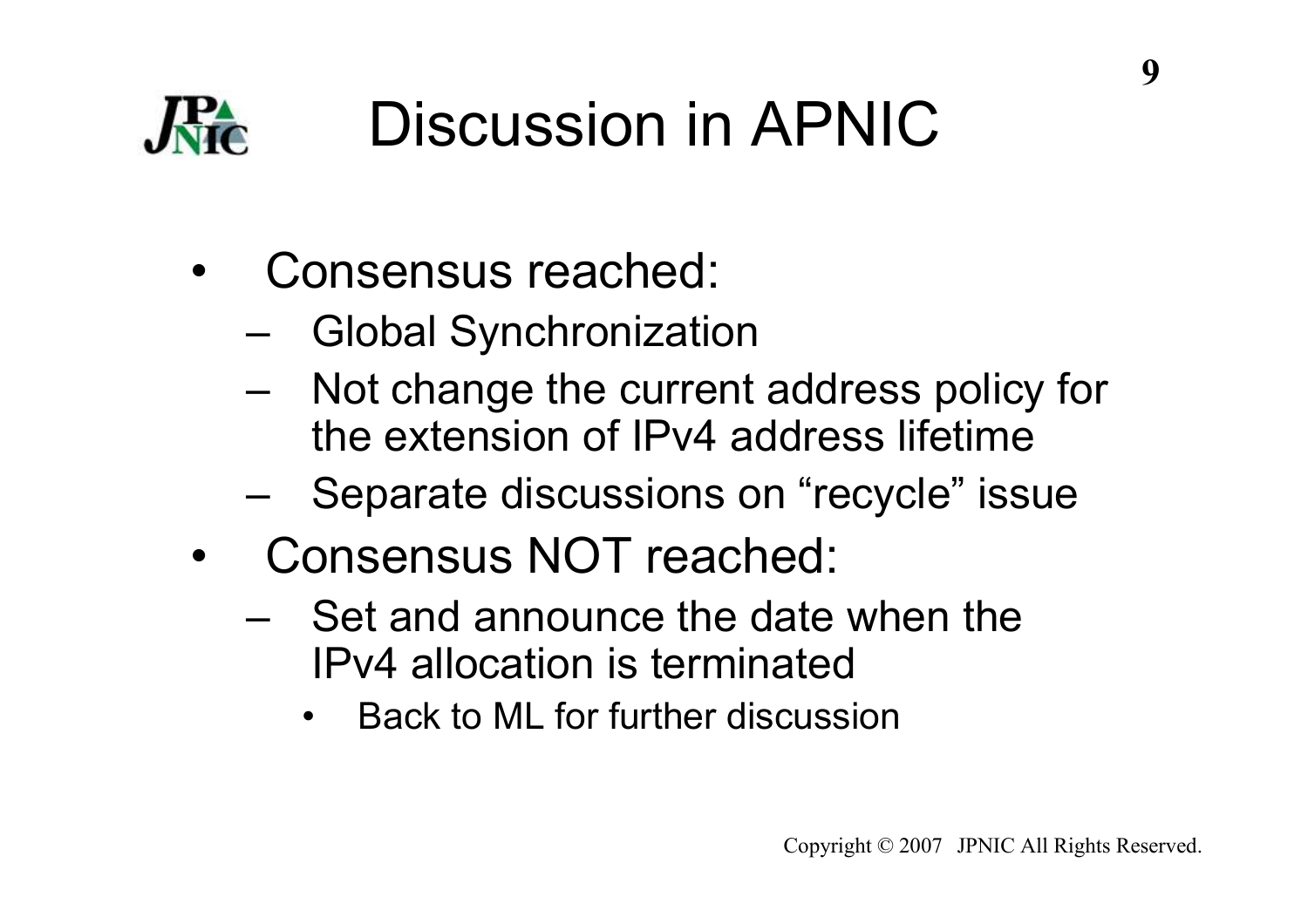

- Public Policy Meeting resulted in few in<br>favor(4/03) and many against(47/03) favor(4/93) and many against(47/93)
- Broad comments on this policy...
	- –Inappropriate action
		- Artificial measures to move IPv6
		- Anti-trust issue Denial of Service by the dominant supplier
		- It is enough if Community stays informed of size of remained anace remained space
	- Influence by the exhaustion
		- Issue of reclaiming the unused legacy space
		- Emergence of trade market